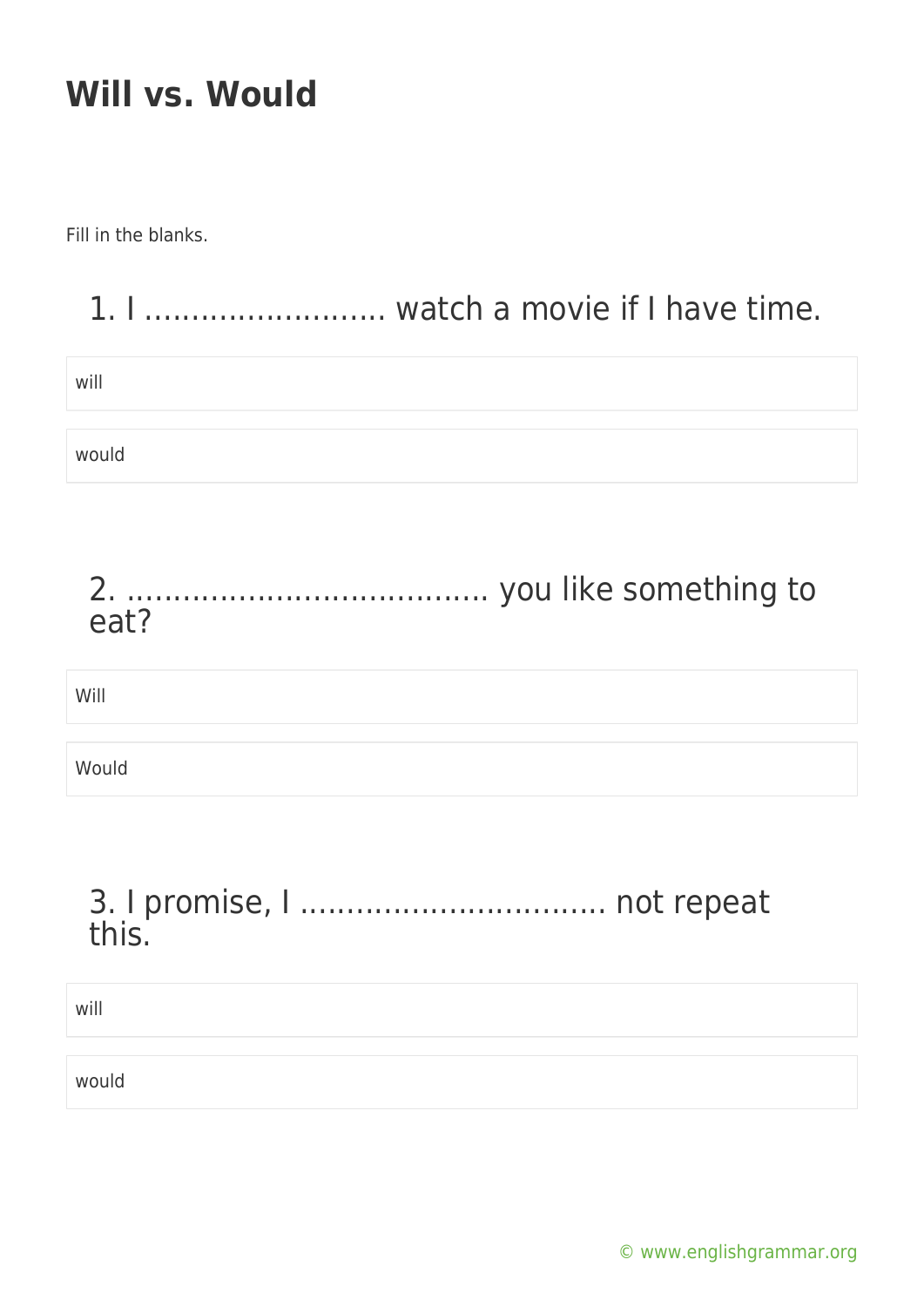#### 4. 'I am starving.' 'I ............................. get you something to eat.'

will

would

#### 5. I didn't think that I ........................................ pass the test.

will

would

#### 6. If you asked me, I ....................................... help you.

will

would

[© www.englishgrammar.org](https://www.englishgrammar.org/)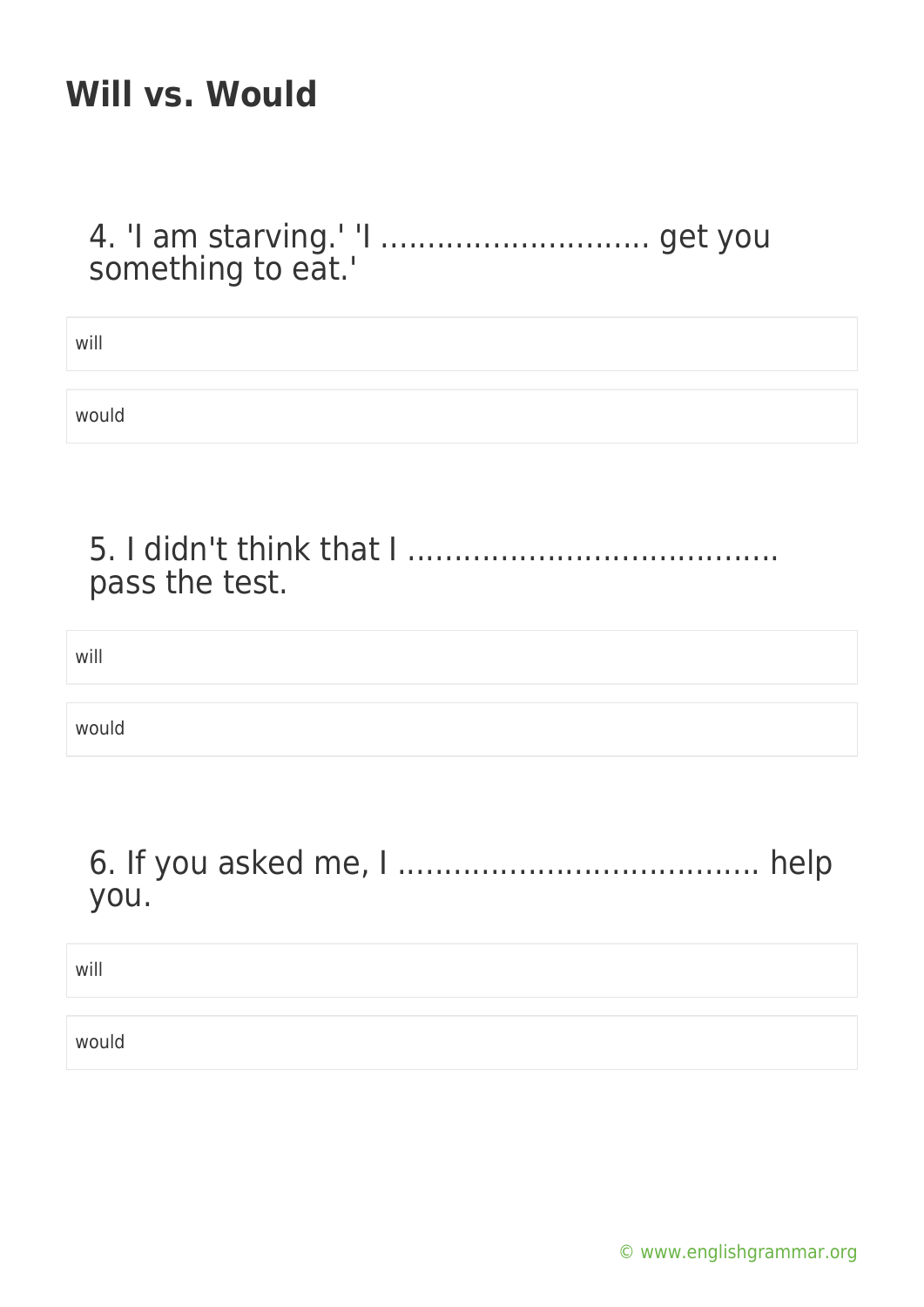7. I hope I ......................................... pass the test.

will would

### 8. I .................................. stay up late if there was a good reason to.

will

would

### 9. Do you think she .................................... help if we asked her?

will

would

[© www.englishgrammar.org](https://www.englishgrammar.org/)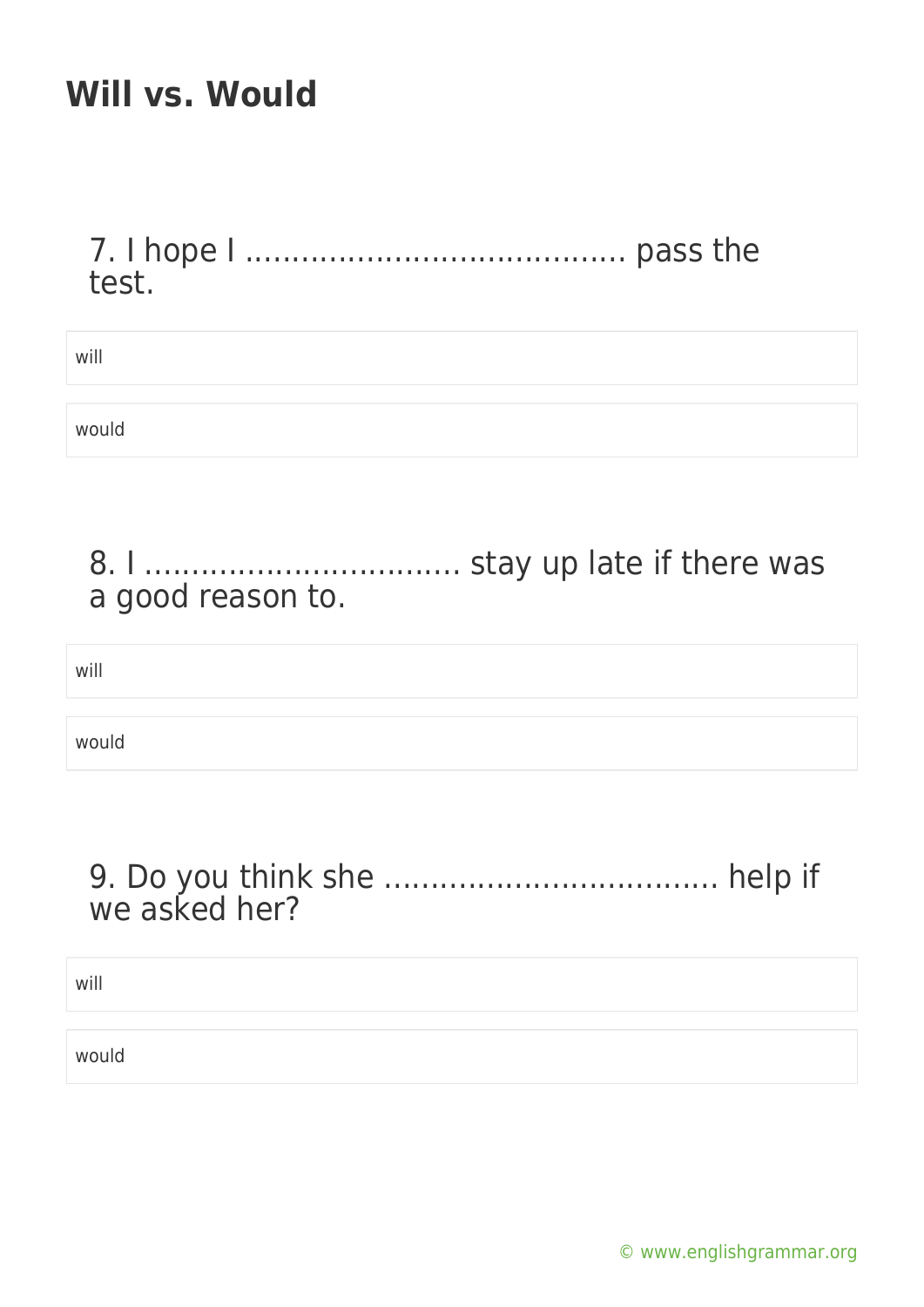10. I don't know whether I ..................................... come or not.

| will   |
|--------|
| would  |
| ready. |
| will   |
| would  |

### 12. Whom do you think ..................................... win?

will

would

[© www.englishgrammar.org](https://www.englishgrammar.org/)